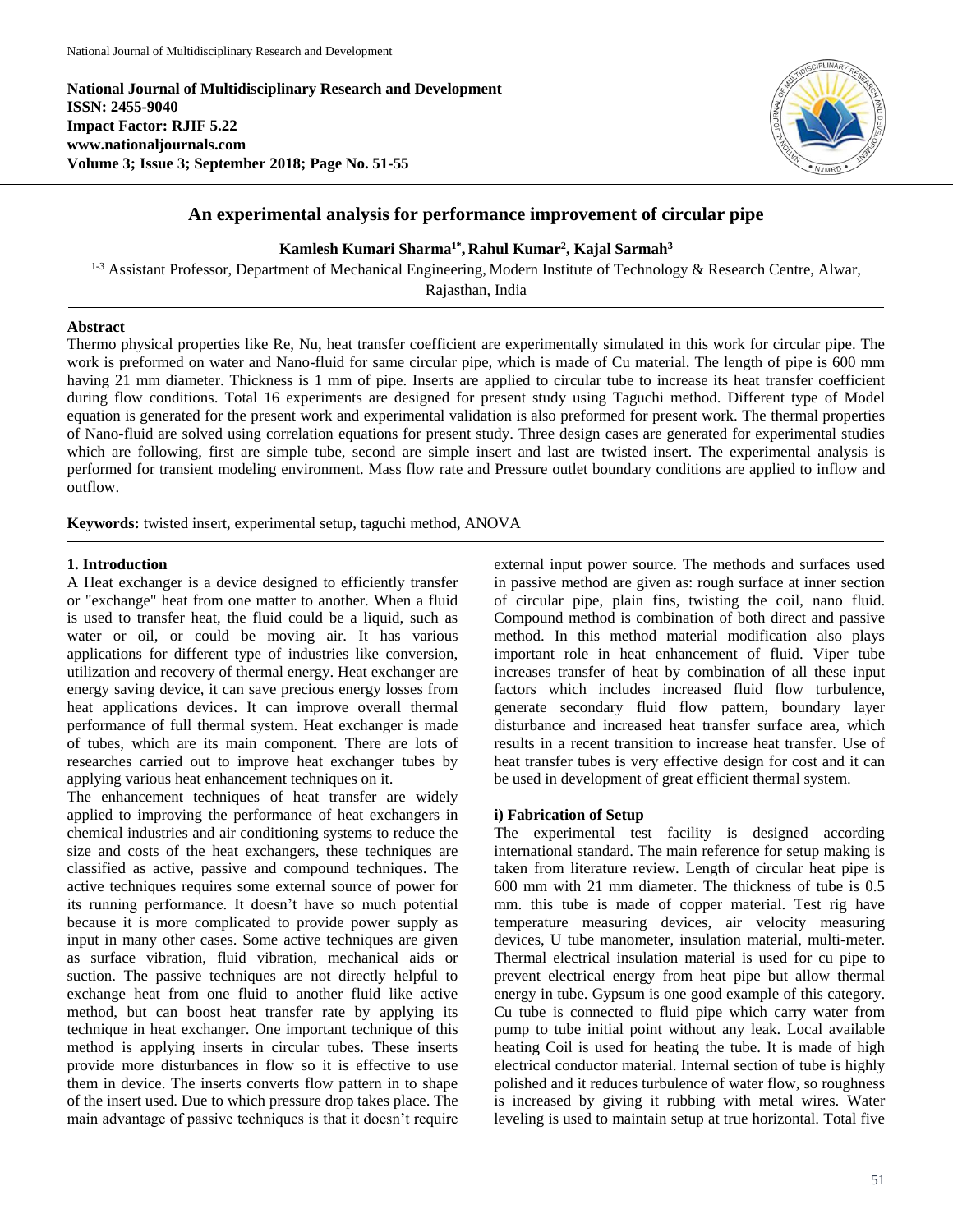holes are drilled in cu tube. These holes are used for temperature measurement. Figure 1 and figure 2 shows schematic and real photograph of setup.



**Fig 1:** Schematic Diagram

In figure 2 heating coil is highly red, which means it work on circular pipe. Thermocouple are permanent installed at holes so that there is no water loss from them. U tube manometer is also used to find out pressure drop. In simple case there is very less pressure drop. In U tube manometer heavy liquid is used.



**Fig 2:** Real photograph of setup

## **ii) Design of Experiment(DOE)**

Heat transfer from circular pipe surface to fluid is dependent on its process factors like heating rate of circular pipe (A), initial temperature of fluid (B), wall roughness (C) and their cross effect like A\*A, B\*B and others. Circular pipe thermal work is highly dependent on these parameters. The effects of these process parameters were studied by various researchers from last decades. It was very difficult to design, experiments for any type of research and here a scientific approach is helpful for researchers which is known as "Design of Experiment". This technique is adopted by researcher for this single study. By use of DOE techniques any researcher can determine important factors which are responsible for output result (response) variation of experiments. DOE can found optimum solution for particular experiments.

In this study four designs of heat circular pipe is used for DOE analysis, first is simple circular pipe, second is circular pipe having simple insert, third has 600 angled inserts and fourth is 800 angled inserts in circular pipe. DOE is separately is used for all three cases, but in this study only design variations are not studied, also fluid effect is studied. Three different fluids are used for DOE study also named air, water and nano-fluid (Al2O3 nano-particle at different volume fractions)

DOE is very vast subject and it was very difficult to choose proper technique for experiments design. From literature review it was found that DOE based on Taguchi methods was used by various researchers and that's why this technique was also used in this study.

The preparation required before beginning DOE experimentation depends on research problem. Some important steps were shown below which were followed by researchers during DOE designing.

### **2. Literature review**

S. Eiamsa-ard et al. [1] studied heat transfer enhancement experimentally and numerically by overlapped dual twistedtapes (O-DTs) and TiO2/water nanofluids. The experimental and numerical results indicated that ODTs with smaller overlapped twisted ratio delivered a stronger swirl intensity and higher turbulent kinetic energy (TKE). The use of O-DTs at the smallest overlapped twist ratio of 1.5 enhanced heat transfer rates up to 89%, friction factor by 5.43 times and thermal performance up to 1.13 times as compared to those of plain tube.

Sajid Hussein Ali Al – Abbasi  $[2]$  studied the results of CFD analysis of enhancement of turbulent flow heat transfer in a horizontal circular tube with different shapes of inserts (disc, diamond and trapezoidal), with air as working fluid. It was observed that enhancement of heat transfer as compared to the conventional bare tube at the same mass flow rate was found to be a factor of3 to 5 times, were as the friction factor rise was about a factor of 5 times for different tube inserts.

Prof. Rupesh G *et al.* <sup>[3]</sup> studied with experimental and CFD technique on the heat transfer characteristics for Natural convection flow through inclined pipe. The parameters varied during the experimentation and software analysis are tube diameter, and heat supplied. The experimental and CFD results were to be validate with each other. Based on this analysis it was found that the temperature was more in large diameter pipe. It reduces with decrease in pipe diameter. The change in temperature was found about 20 % with increase in pipe diameter from 12 mm and 24 mm. As the heat supply increases it will affect on the output temperature and it also increases.

Xiang-hui Tan *et al.* [4] studied fluid flow and heat transfer characteristics in the shell side of twisted oval tube heat exchanger numerically with Realized k–e model. Influence of the geometrical parameters including twisted pitch length P and aspect ratio A/B on the performance of the shell side are analyzed. Results reflect that Nusselt number and friction factor both increase with the increasing of P and A/B. Their influence on the shell side overall heat transfer performance h/DP is also analyzed. It is concluded that the overall heat transfer performance of the shell side increase with the increasing of A/B. But on the aspect of the influence of P, it firstly increases with the increasing of P and then decreases with the increasing of P.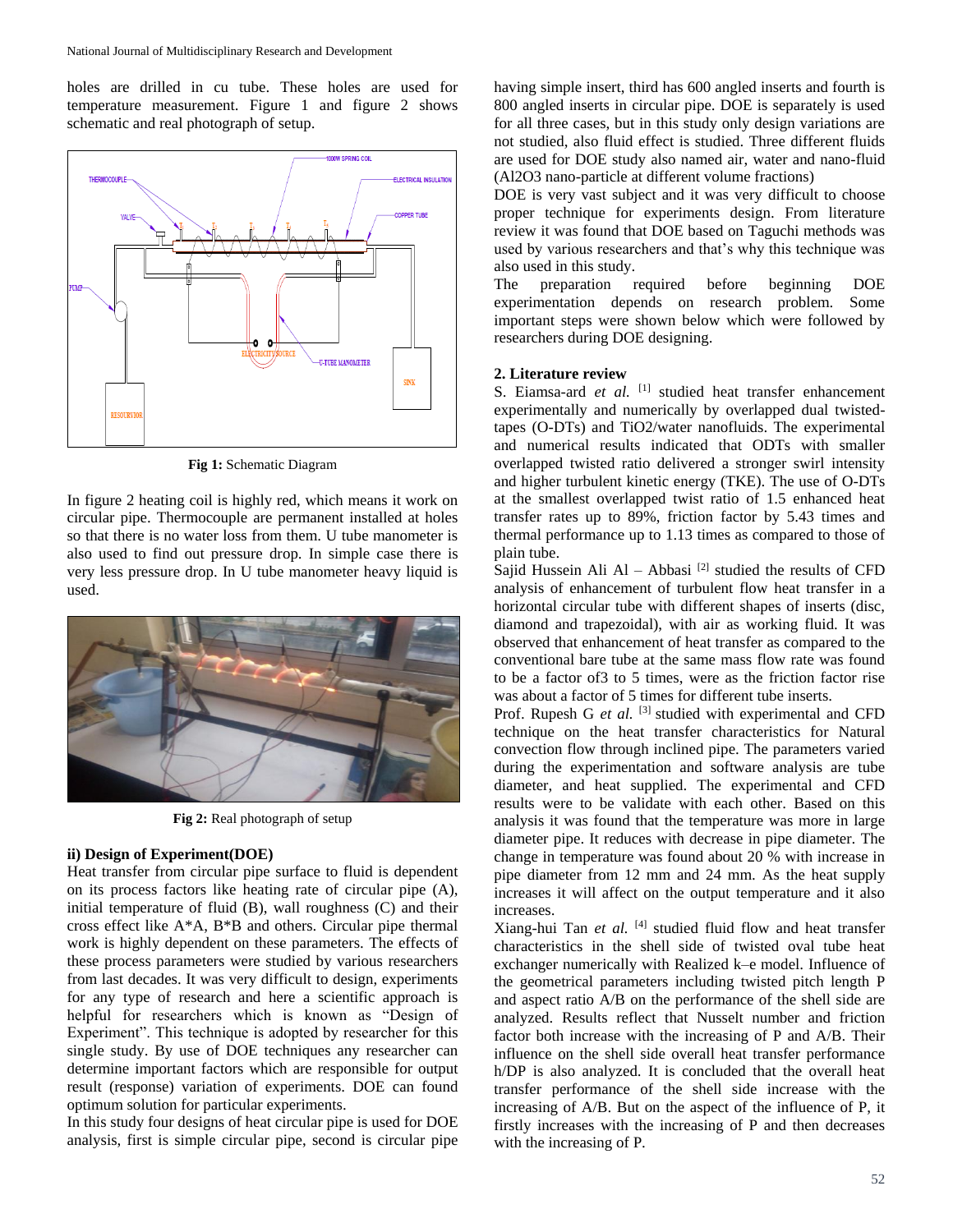### **3. Methodology**

- **a. Define the problem Statement:** Developing a good problem statement helps make sure that researchers are studying the right variables. At this step, identify the questions that will be answered.
- **b. Define the objective of study:** A well-defined objective will ensure that the experiment answers the right questions and yields practical, usable information. At this step, you define the goals of the experiment.
- **c. Develop an experimental plan:** that will provide meaningful information. Be sure to review relevant background information, such as theoretical principles, and knowledge gained through literature of previous research papers. Researchers may need to identify which factors or process conditions affect process performance and contribute to process variability. Or, if the process is already established and the influential factors have been identified, you may want to determine optimal process conditions.

### **i) Research analysis flow diagram**



**Fig 3:** Analysis flow chart

# **ii) Orthogonal array**

In this study two orthogonal arrays are generated according to table 1, these two array tables are shown in table 2. Response data for this study is fluid temperature at exit boundary surface. ANOVA is important analysis, and this task is performed in MINITAB software.

**Table 1:** ANOVA analysis for circular pipe

| Sr. No. | $Mass_F R (kg/s)$ | <b>DesignInsert</b> | <b>Wall Roughness</b> | VF  |
|---------|-------------------|---------------------|-----------------------|-----|
| 1       | 0.08              |                     | 0.4                   | 0.0 |
| 2       | 0.08              | 2                   | 0.5                   | 0.5 |
| 3       | 0.08              | 3                   | 0.6                   | 1.0 |
| 4       | 0.08              | 4                   | 0.7                   | 1.5 |
| 5       | 0.10              | 1                   | 0.5                   | 1.0 |
| 6       | 0.10              | $\overline{c}$      | 0.4                   | 1.5 |
| 7       | 0.10              | 3                   | 0.7                   | 0.0 |
| 8       | 0.10              | 4                   | 0.6                   | 0.5 |
| 9       | 0.12              |                     | 0.6                   | 1.5 |
| 10      | 0.12              | 2                   | 0.7                   | 1.0 |
| 11      | 0.12              | 3                   | 0.4                   | 0.5 |
| 12      | 0.12              | 4                   | 0.5                   | 0.0 |
| 13      | 0.14              | 1                   | 0.7                   | 0.5 |
| 14      | 0.14              | 2                   | 0.6                   | 0.0 |
| 15      | 0.14              | 3                   | 0.5                   | 1.5 |
| 16      | 0.14              | 4                   | 0.4                   | 1.0 |

#### **iii) Equations used for validation**

Equation used for energy supplied to circular pipe.

$$
Q = V * I
$$

Here V is voltage and I is current given to be heating coil. Equation used for energy absorbed by circular pipe.

$$
Q = m * C * (T_o - T_i)
$$

Equation used for heat transfer coefficient

$$
h_{exp} = \frac{Q}{A_s(T_{plate} - T_{avg})}
$$

T plate is avg. temperature of heater plate wall and Tavg is avg. temperature at outer part of pipe. Equation used for Reynolds number

$$
R_e = \frac{4m}{\pi D \mu}
$$

Equation used for Nusselt number

$$
Nu = \frac{hD}{K}
$$

Correlation equation for Nu number given by Dittus-Boeltler

$$
Nu = 0.02Re^{0.8} Pr^{0.3}
$$

Correlation equation for Nu number given by Gnielinski

$$
Nu = \frac{\left(f/_{8}\right)(Re - 1000)Pr}{1 + 12.7\left(f/_{8}\right)^{0.5}\left(Pr^{0.67} - 1\right)}
$$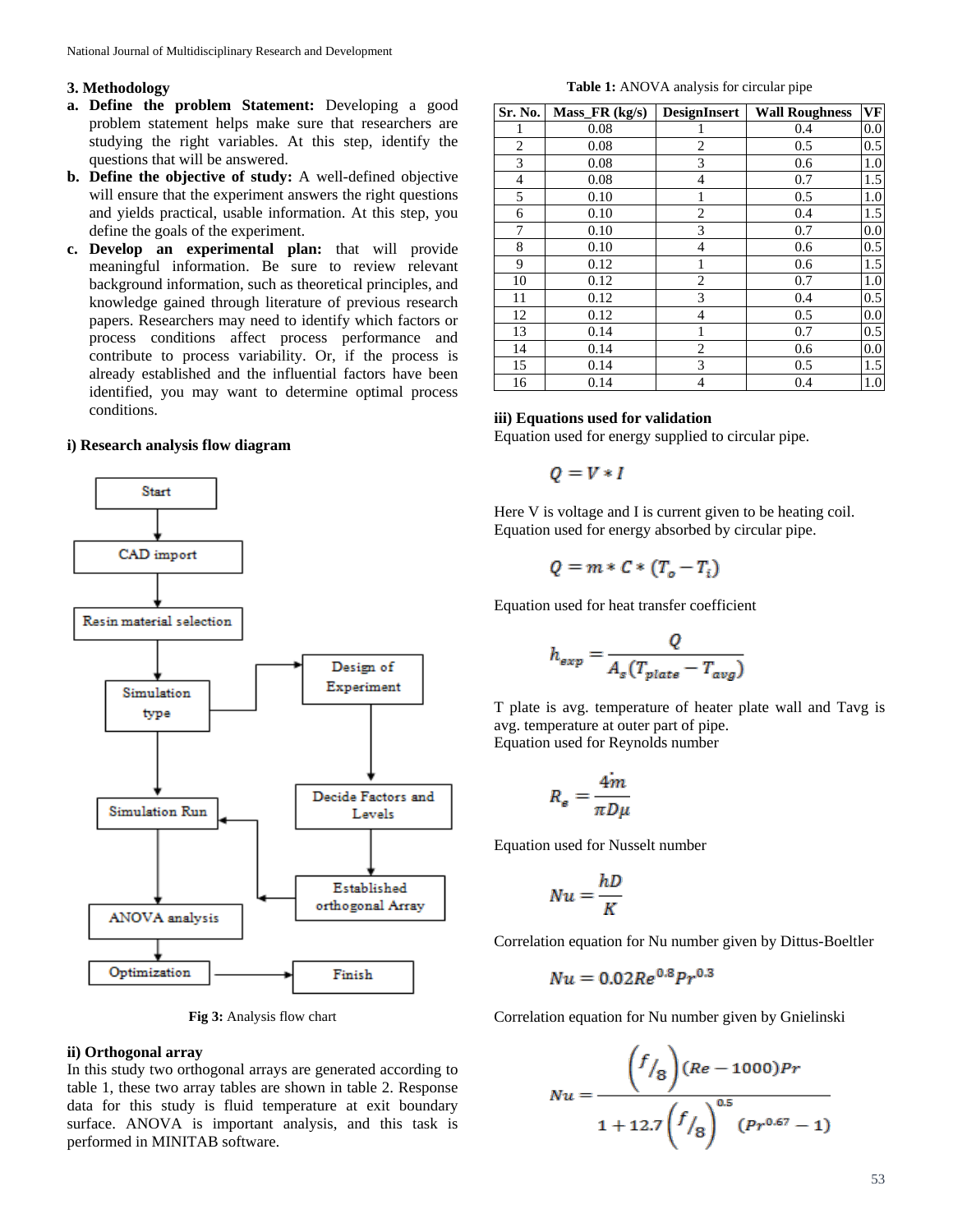Where f is friction factor and formula for f is given by Petukhov

$$
f = (0.79 \ln(Re) - 1.64)^{-2}
$$

#### **4. Result and Discussion**

According to figure 5, it is clear that simple insert increase nu number which means it has more heat transfer coefficient than simple circular tube. Maximum improvement in simple insert is achieved to equal to 23%, which is huge quantity but as Re number is increased the performance increment is decreased.



**Fig 4:** Comparison between simple pipe and insert-I

Experimental results for twisted pipe insert is shown in figure 6. Mass flow rate is equal to 0.06 kg/s to 0.20 kg/s.



**Fig 5:** Line Diagram of twisted insert



**Fig 6:** Comparison between simple pipe and insert-II

According to figure 5.3 it is clear that twisted insert is more efficient than simple circular pipe. There is huge improvement in heat transfer rate and maximum improvement is achieved is equal to 35% at low mass flow rate. This work is done for water only. In this study effect of nanofluid is also want to analysis, but it is not possible to purchase nano particle at this level. So CFD is used for nano-fluid analysis. Next research is carried out by helping of design of experiment (DOE). In present study experimental and CFD simulation work is performed. Experimental work is discussed in previous section.

### **i) Analysis of variance (ANOVA)**

ANOVA is solved by using surface response methodology. Steps involved in Minitab software is discussed in Appendix data. In ANOVA analysis F-Test was conduct to compare a model variance with a residual variance. F value was calculated from a model mean square divided by residual mean square value. If f value was approaching to one means both variances were same, according F value highest was best to find critical input parameter. ANOVA table is presented in table 2

**Table 2:** ANOVA analysis for circular pipe

| <b>Source</b>         | DF             | Adj. SS | Adj. MS | <b>F-Value</b> | <b>P-Value</b> |
|-----------------------|----------------|---------|---------|----------------|----------------|
| Model                 | $\overline{4}$ | 39.1697 | 9.7924  | 12.86          | 0.000          |
| Linear                | 4              | 39.1697 | 9.7924  | 12.86          | 0.000          |
| <b>MFR</b>            |                | 27.8008 | 27.8008 | 36.51          | 0.000          |
| Insert                |                | 2.9032  | 2.9032  | 3.81           | 0.077          |
| <b>Wall Roughness</b> |                | 0.4898  | 0.4898  | 0.64           | 0.439          |
| VR                    |                | 7.9758  | 7.9758  | 10.47          | 0.008          |
| Error                 | 11             | 8.3757  | 0.7614  |                |                |
| Total                 | 15             | 47.5454 |         |                |                |

As per shown in table 6 it is clear that all factors which have p value less than 0.05 are treated as significant variables and remaining factors are treated as insignificant factors. Only one factor is insignificant in present study, which is wall roughness. It means wall roughness does not play any important role in heat transfer analysis. F values are much higher for all factors which good indication that model equations works better in future. Figure 9 represents graph which are generated during ANOVA analysis.

## **ii) Model equations**

Model equations are presented here:

$$
Temp = 310.80 - 58.95 * MFR + 0.381 * Insert + 1.56 * WallRouch + 1.263 * VF
$$

This equation is valid for only for some specific design inserts used in this study like twisted inserts and simple inserts. This equation is statically representation of experimentation data, not represent any physics for heat transfer. In this equation Insert represents only four numbers which is fixed for this equation (from 1, 2, 3 and 4).